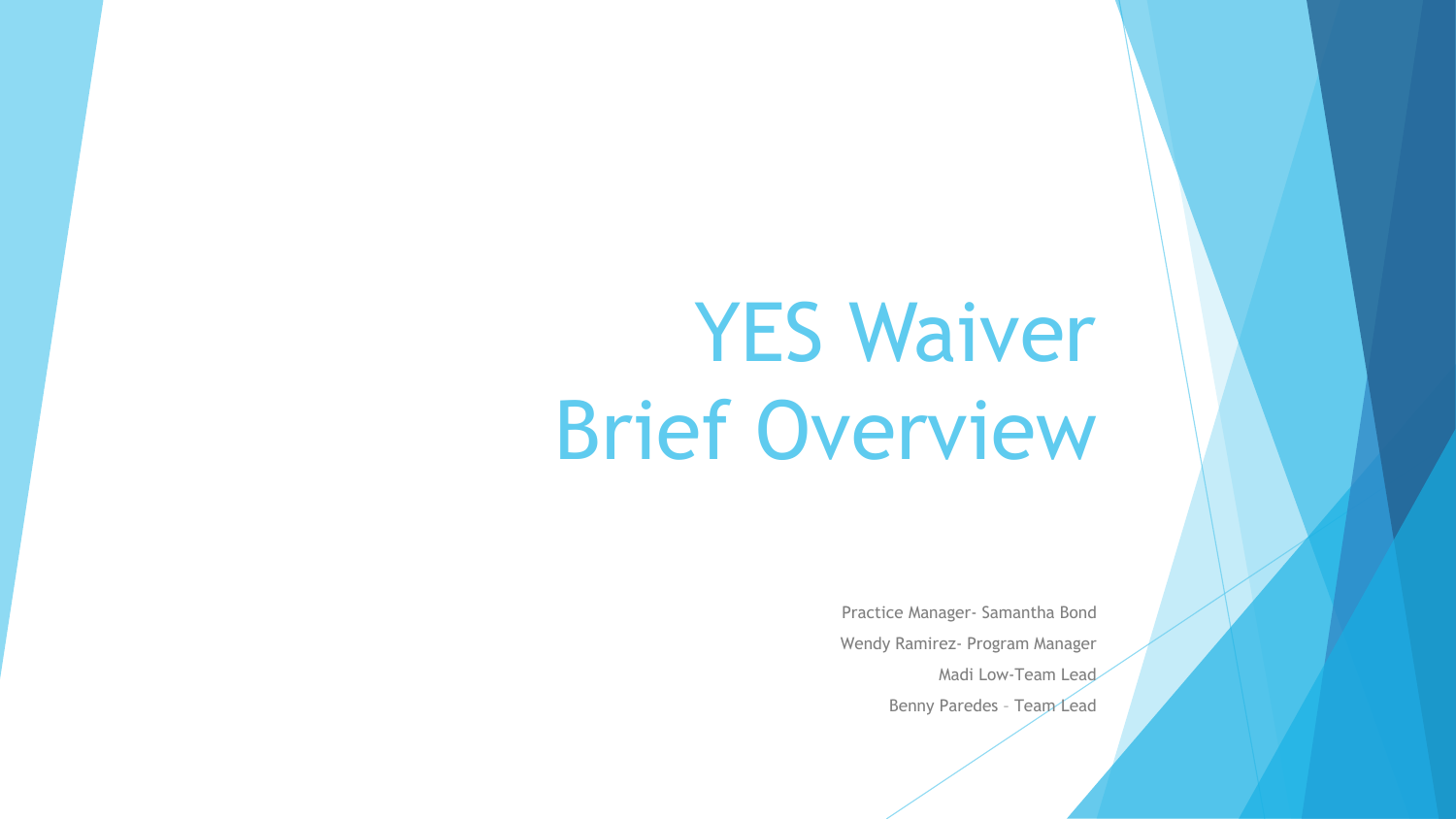#### What is YES Waiver?

- ▶ Youth Empowerment Services Waiver is a 1915(c) Medicaid program that helps children and youth with serious mental, emotional and behavioral difficulties.
- $\blacktriangleright$  Provides community-based services to help eligible children and youth in lieu of institutionalization/out of home placement
- ▶ Services include non-traditional therapies which supplement services provided through the State Plan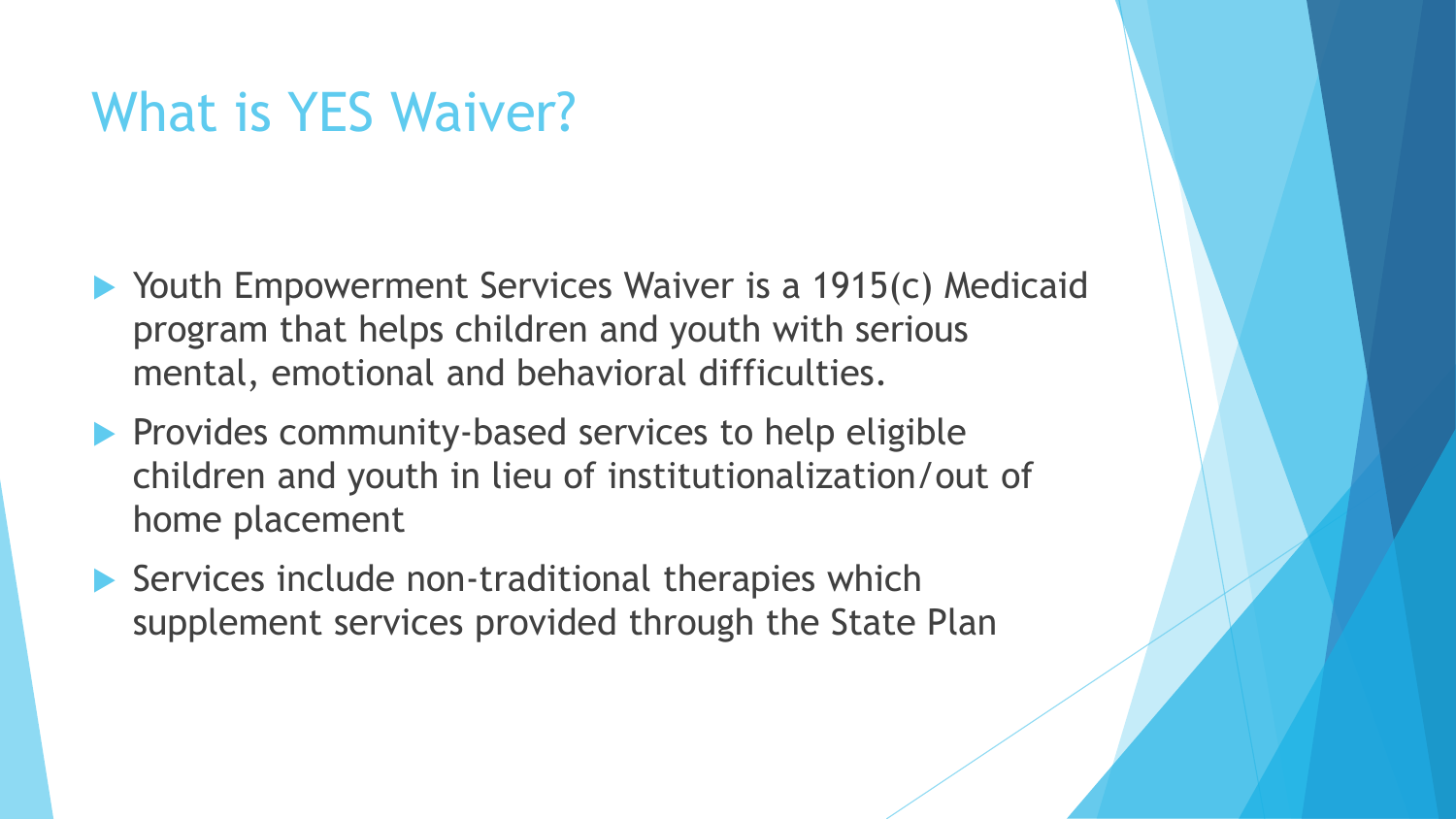## YES Waiver Goals

- Reduce the amount of time children are out of their home and community because of a mental health need.
- Extend the range of mental health services and supports available for children with this level of need.
- **Prevent entry into the foster care system and** relinquishment of parental custody; and
- Improve the lives of children and youth served.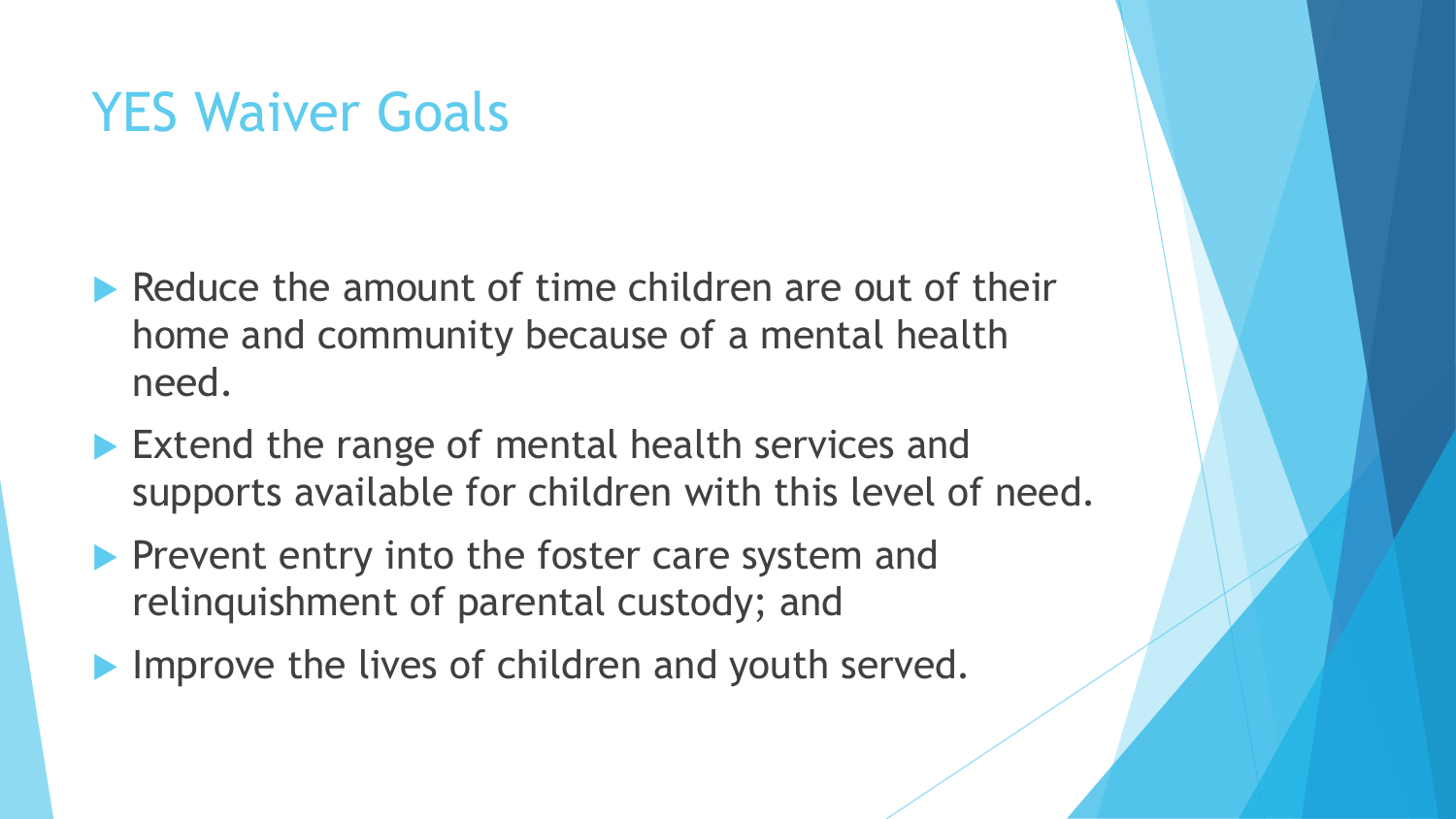## How to refer / Entry into services

- **LAR or Managing Conservator calls the Inquiry Line** (512)804-3191
- **LMHA returns call within 24 hours**
- **Nouth is placed on Inquiry List**
- Intake to be scheduled within seven business days
	- Current Waitlist / Based on order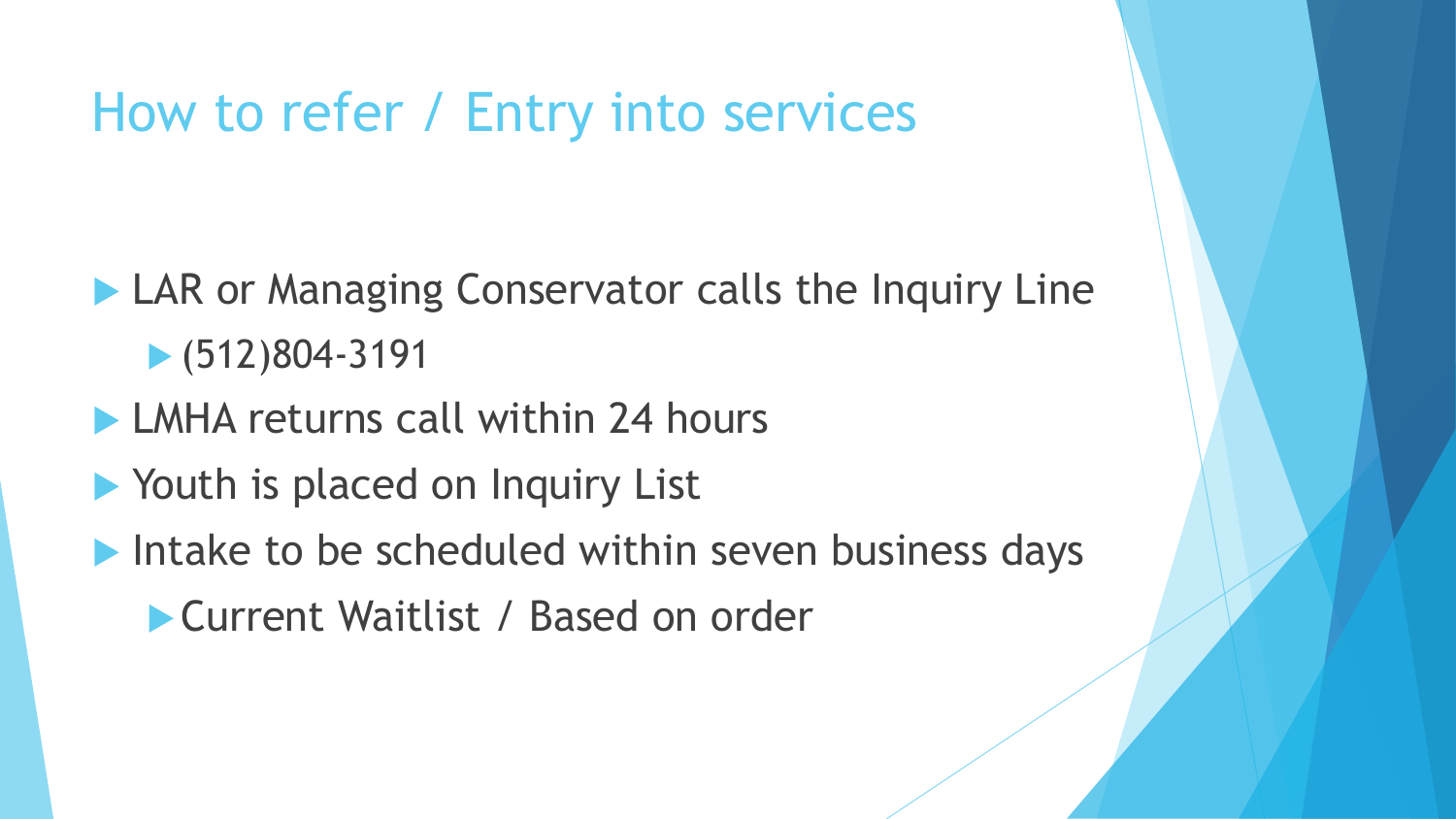## Who is eligible?

- Be 3 through 18 years old.
- Have serious mental, emotional and behavioral difficulties.
	- **Meet clinical eligibility** criteria
- $\blacktriangleright$  Be at risk of being placed outside of their home due to their mental health needs.
- $\blacktriangleright$  Meet the criteria to be in a psychiatric hospital.
- Be eligible for Medicaid parent's income does not apply.
- Currently live in a home setting with a legal guardian or on their own if they are legally emancipated.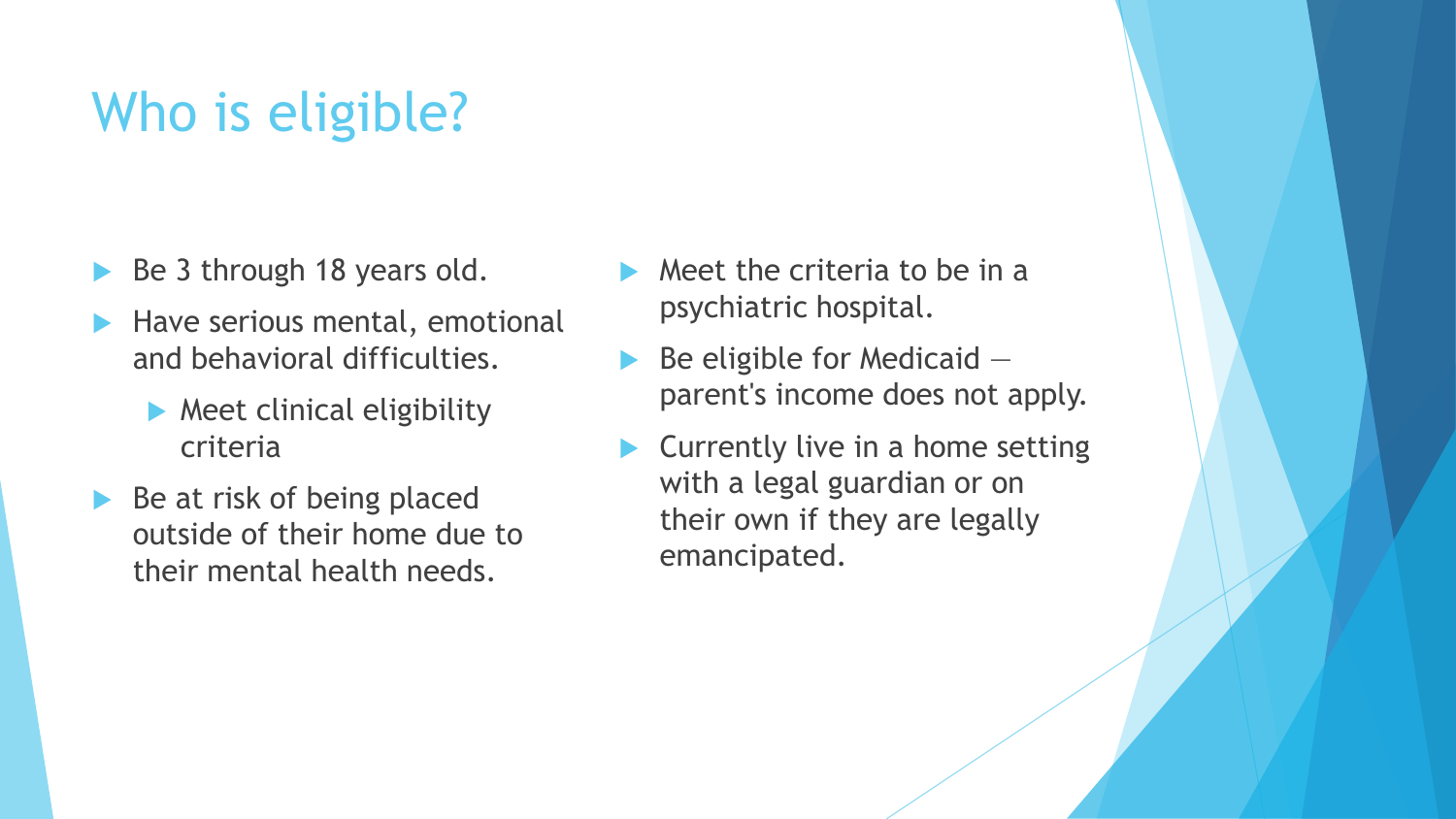## Enrollment

- Any individual found eligible for YES Waiver is enrolled for 1 year
- Assessments are conducted annually to review ongoing eligibility and remain in the program
- ▶ The average length of time in the YES Waiver is 11-18 months. Each youth's needs will determine duration of care.
- Reason for Referral once it has been met, team will begin transitioning client out of the program
- Age limit (18 $\rightarrow$ 19, TAY Program)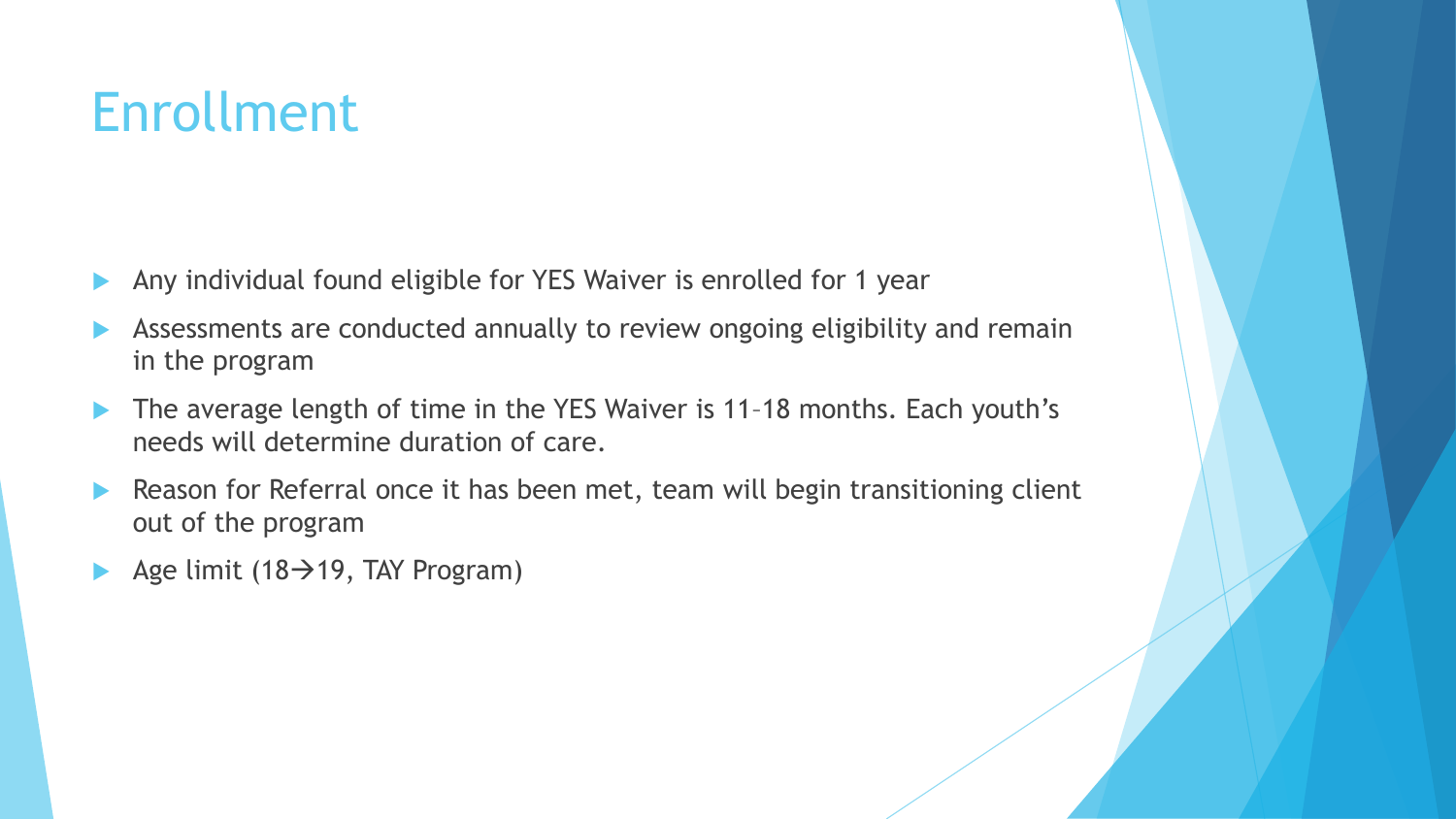## How do we use Wraparound?

- Evidence-based process using a team approach
- ICM/Wraparound Facilitator is the main point of contact for the team
	- $\blacktriangleright$  The team consists of natural and formal supports
	- **Process draws upon the strengths and resources of all team members**
	- The team meets monthly to review wraparound plan (determine services needed/track progress)
	- Youth and family meet regularly with Wraparound Facilitator ~weekly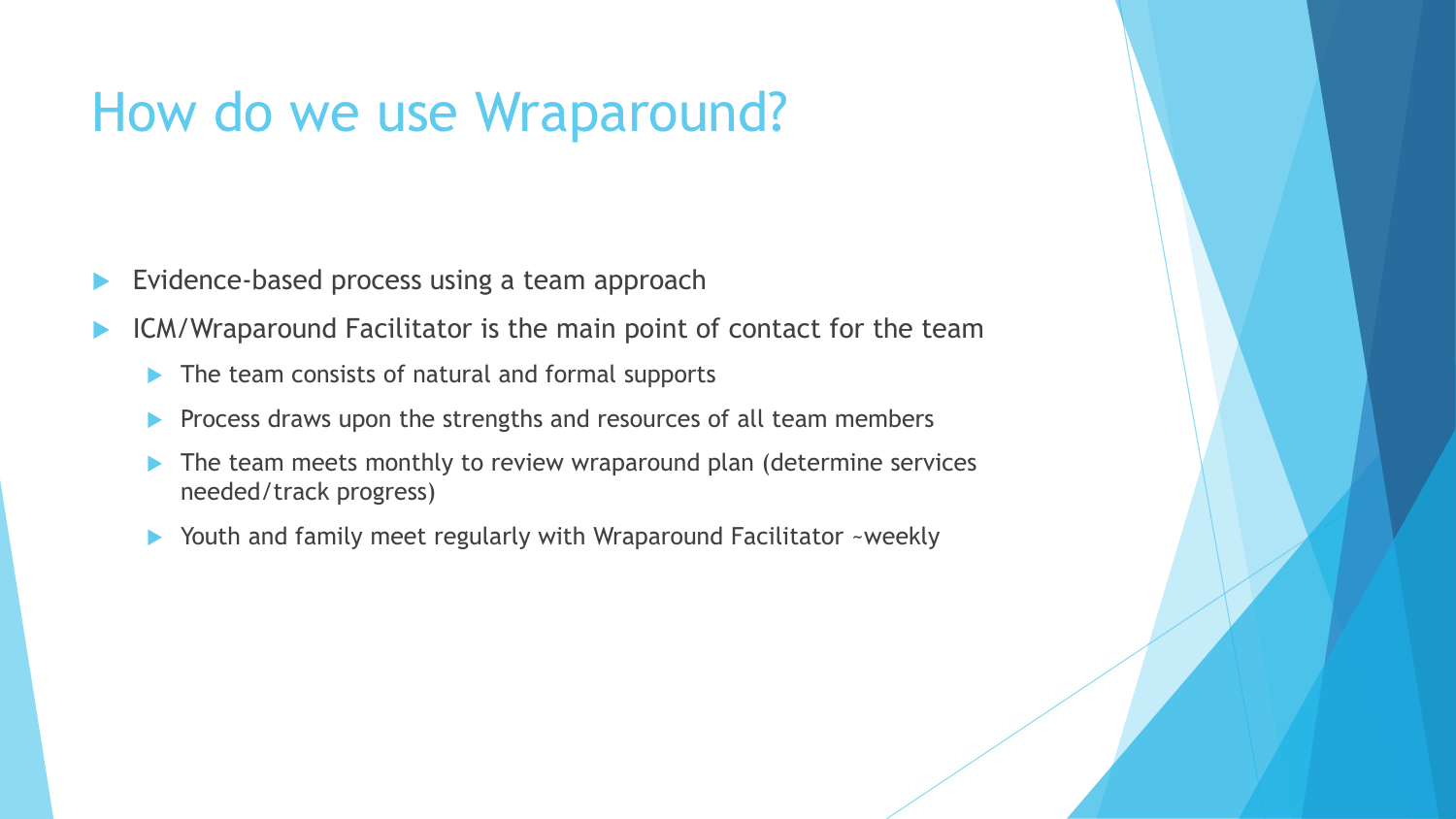## How can you help?

**Join the family's team!** Communicate progress **Identify barriers Share strategies Transition at discharge**